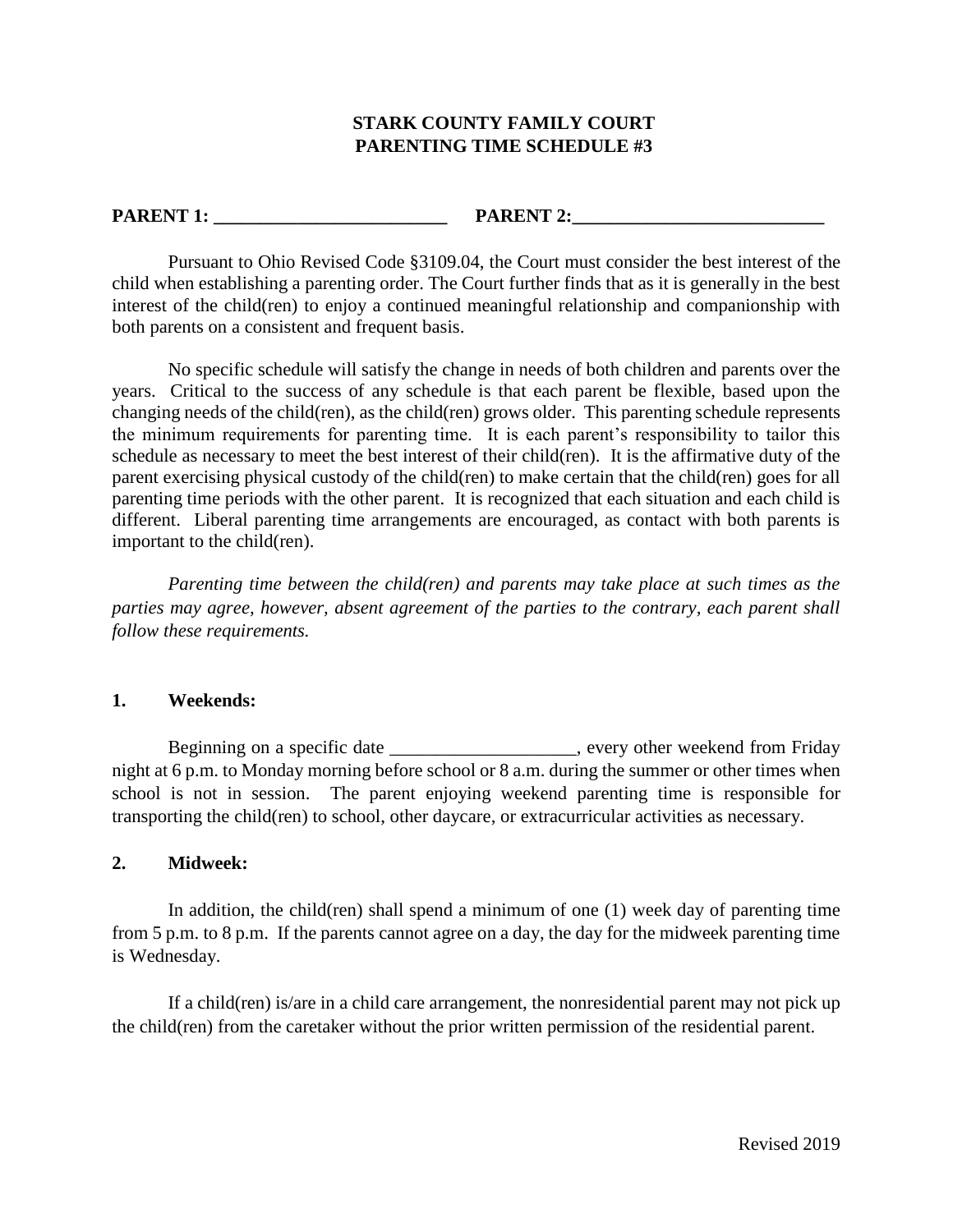### **3. Summer Vacations:**

Each party shall be entitled to two (2) weeks of summer vacation parenting time during the summer, unless otherwise agreed. Each party shall give the other not less than sixty (60) days advance written notice of their intent to vacation. The nonresidential parent's choice of vacation has priority over the residential parent's choice, unless the residential parent is required by an employer to give more than a sixty (60) day notice of intent to take a vacation and the nonresidential parent has no such requirement. Likewise, the residential parent must give the nonresidential parent not less than sixty (60) day advance written notice of vacations or special plans for the child(ren) to avoid planning conflicts.

A parent's week of summer vacation may be added to their regularly scheduled weekend for a maximum scheduled vacation period of ten (10) days. No makeup time is required.

Each party shall exercise vacation on their parenting time only. Each party shall be entitled to two (2) periods of vacation flex time which may be attached to the beginning or end of any declared vacation dates. Vacations flex days shall be taken in three (3) consecutive days. Flex days must be taken together. No make-up time shall be given to the other parent for the utilization of flex days. Three (3) days flex time shall only be utilized for out of state vacations of seven (7) days or greater duration and only during the summer vacation unless otherwise agreed to by the parties. Each party shall provide a written thirty (30) day notice prior to vacation along with an itinerary and contact information to the other party.

Summer school necessary for the child(ren) to pass to the next grade must be attended. Extended parenting time (vacation) may be scheduled by either parent during a mandatory summer school period, but the child(ren) must attend all classes.

Each parent must provide the other parent with written notification of the destination, times of arrival, departure, and method of travel if the vacation will be outside the parent's state of residence or if the travel will be for greater than twenty-four (24) hours.

Each parent shall get the child(ren) to scheduled activities during summer vacation.

If summer vacation interrupts a routine weekend, it does not change the weekend rotation. (i.e. Vacation may cause one parent to have 3 weekends in a row.)

# **4. Days of Special Meaning and Holiday Parenting Time:**

*Any days of special meaning, such as religious holidays, not mentioned below should be discussed and written into the court order.* 

Revised 2019 **Mother's Day and Father's Day:** Unless otherwise specifically agreed upon or ordered by the Court, Mother's Day and Father's Day shall be spent with the appropriate parent. Unless the parties agree otherwise, the time shall be from 9:00AM to 8:00PM. The child(ren) shall spend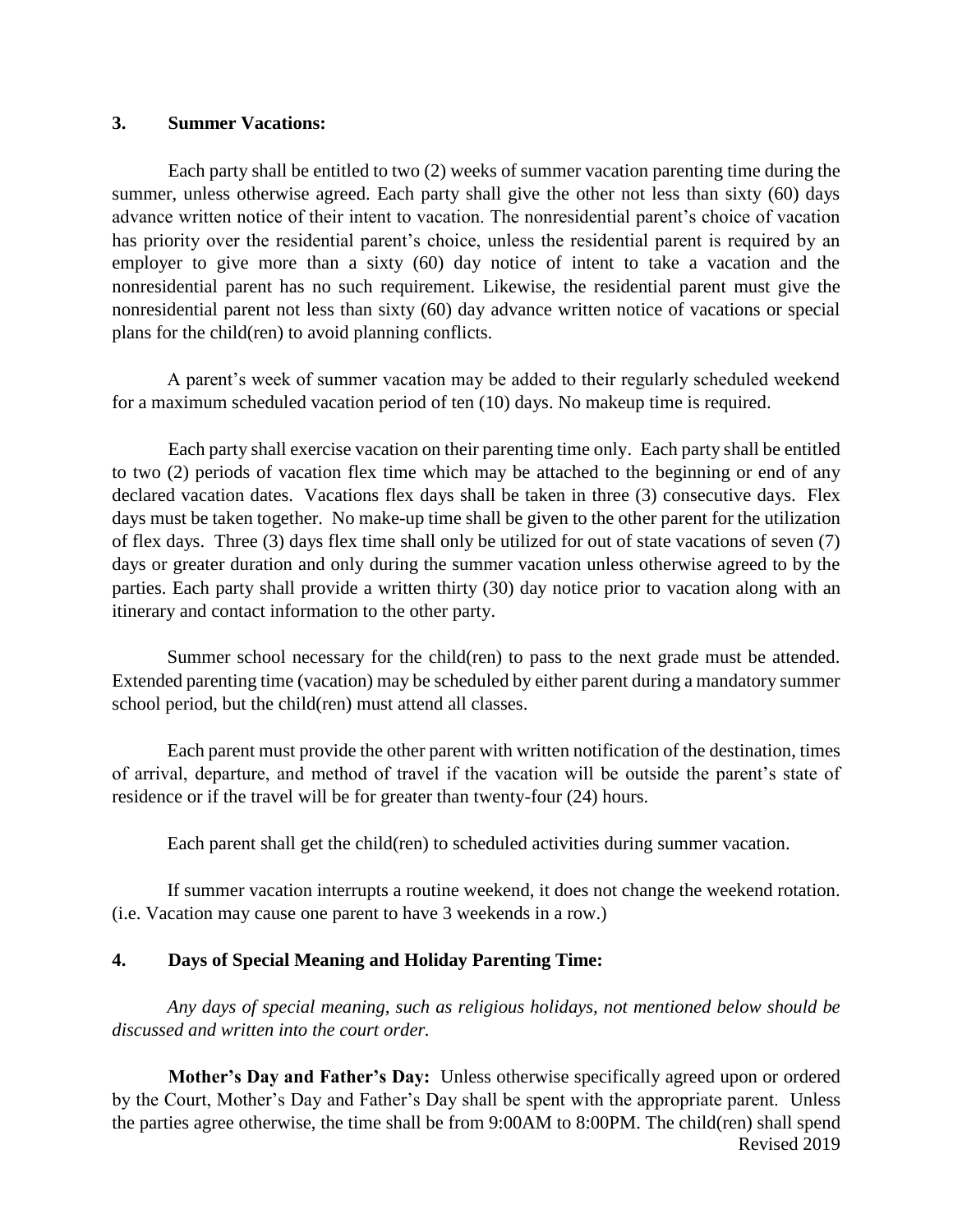the rest of the weekend with the parent who would otherwise be entitled to companionship that weekend under these rules.

**Child(ren)'s Birthday:** The child(ren)'s birthday shall be spent with the Parent 1 in evennumbered years and Parent 2 in odd-numbered years. Unless otherwise agreed, the parenting time shall be 10 a.m. to 8 p.m. for a child(ren) not in school on his/her birthday and 5 p.m. to 8 p.m. for a child(ren) in school on his/her birthday. The other parent can celebrate on another date. The child(ren)'s birthday is to be spent with the designated parent, even if the other parent is entitled to weekend, midweek, holiday, or vacation with the child(ren). Siblings shall be permitted to participate if the exercising parent desires.

**Holiday Parenting Time:** Parents are encouraged to modify holiday parenting time by agreement to reflect the customs and traditions of their family. Parents who want to change the agreement for a holiday must do so at least one week in advance in order to observe family or religious traditions. If not changed by agreement, holiday times are as follows:

| <b>Martin Luther King Day</b>                  |                       |
|------------------------------------------------|-----------------------|
| As agreed, or <b>Sunday at 6:00 p.m.</b>       | Parent 1 (Even years) |
| Ending time- Monday at 6:00 p.m.               | Parent 2 (Odd years)  |
| <b>President's Day</b>                         |                       |
| As agreed, or Sunday at 6:00 p.m.              | Parent 1 (Even years) |
| Ending time-Monday at 6:00 p.m.                | Parent 2 (Odd years)  |
| <b>Spring Break</b>                            |                       |
| As agreed, or 6 p.m. on the last day of school | Parent 1 (Odd years)  |
| Ending time- 6 p.m. on the night before school | Parent 2 (Even years) |
| resumes                                        |                       |
| <b>Easter</b>                                  |                       |
| As agreed, or <b>Saturday at 6:00 p.m.</b>     | Parent 1 (Odd years)  |
| Ending time- Sunday at 6:00 p.m.               | Parent 2 (Even years) |
| <b>Memorial Day</b>                            |                       |
| As agreed, or <b>Sunday at 6 p.m.</b>          | Parent 1 (Even years) |
| Ending time- Monday at 6 p.m.                  | Parent 2 (Odd years)  |
| <b>Labor Day</b>                               |                       |
| As agreed, or Sunday at 6 p.m.                 | Parent 1 (Odd years)  |
| Ending time- Monday at 6 p.m.                  | Parent 2 (Even years) |
| <b>Columbus Day/Indigenous Persons Day:</b>    |                       |
| As agreed, or <b>Sunday at 6 p.m.</b>          | Parent 1 (Even years) |
|                                                |                       |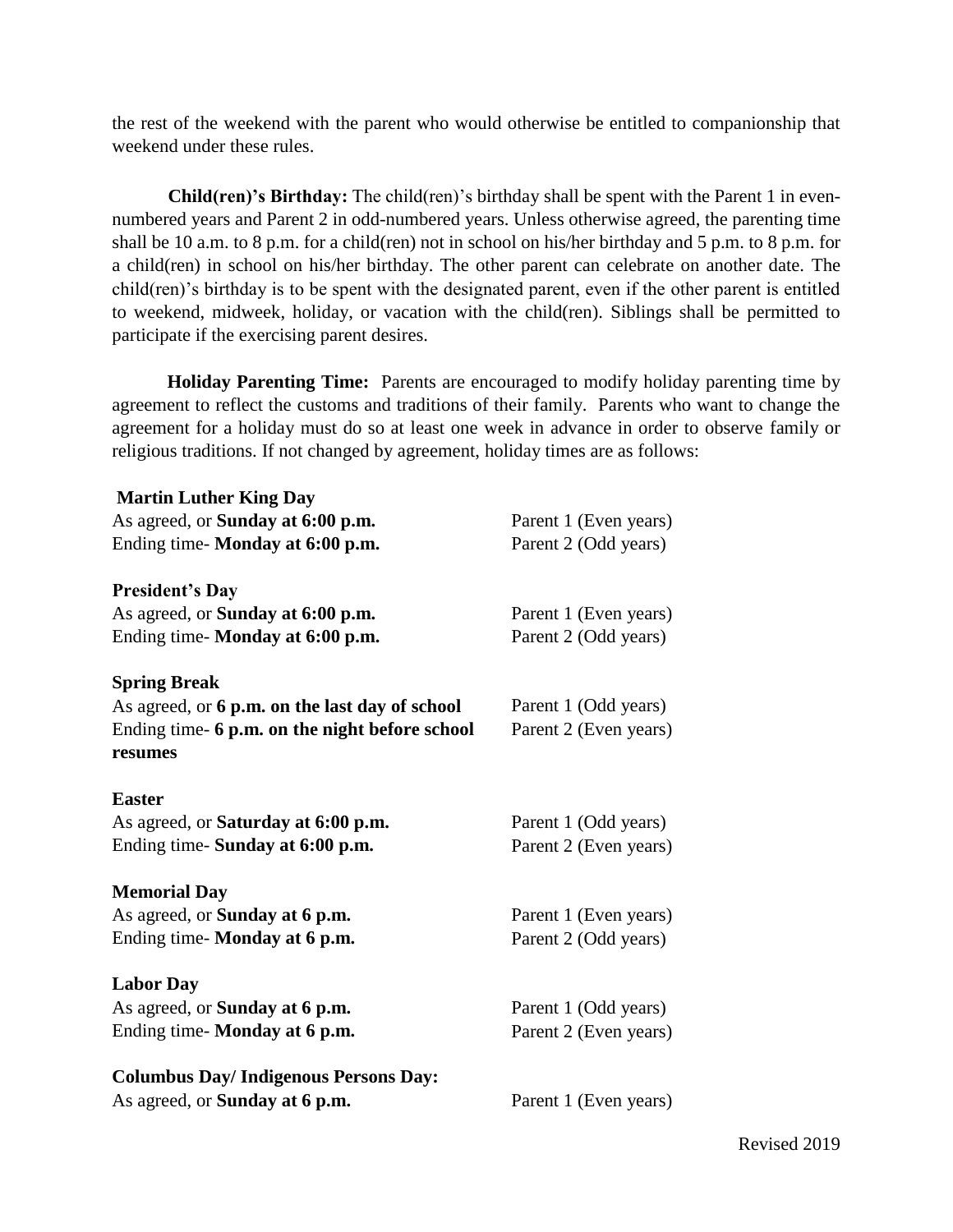| Ending time-Monday at 6 p.m.                   | Parent 2 (Odd years)  |
|------------------------------------------------|-----------------------|
| <b>Thanksgiving Day</b>                        |                       |
| As agreed, or 6 p.m. on the last day of school | Parent 1 (Even years) |
| Ending time- Friday at 12:00 p.m.              | Parent 2 (Odd years)  |
| <b>Thanksgiving Weekend</b>                    |                       |
| As agreed, or <b>Friday at 12:00 p.m.</b>      | Parent 1 (Odd years)  |
| Ending time- 6 p.m. on the night school before | Parent 2 (Even years) |
| resumes                                        |                       |
| <b>Christmas Break</b>                         |                       |
| As agreed, or 6 p.m. on the last day of school | Parent 1 (Odd years)  |
| Ending time- 1 p.m. Christmas Day              | Parent 2 (Even years) |
| As agreed, or 1 p.m. Christmas Day             | Parent 1 (Even years) |
| Ending time- 1 p.m. New Year's Day             | Parent 2 (Odd years)  |
| As agreed, or 1 p.m. New Year's Day            | Parent 1 (Even years) |
|                                                | Parent 2 (Odd years)  |
| Ending time- 6 p.m. the night before school    |                       |
| resumes                                        |                       |

**If the holiday interrupts a weekend, it does not change the weekend rotation and the holiday time is not made up. (i.e. Thanksgiving may cause one parent to have 3 weekends in a row.)**

# **5. Conflicting Schedules / Order of Priority:**

In the event that there exists any conflict between parenting time schedules, the following is the order of priority:

- First priority: Holidays and Days of Special Meaning;
- Second priority: Vacation periods or extended parenting times;
- Third priority: Weekends and mid-weeks (regular parenting times).

# **6. Exchanges and Transportation:**

The parent receiving the child(ren) for the parenting time is responsible for picking up and transporting the child(ren). The other parent is responsible for picking up and transporting the child(ren) at the conclusion of the visit. The child(ren) may be transported by any trusted adult with a valid driver's license and insurance, and with legal car restraints. Each parent must have their own legally appropriate car restraints.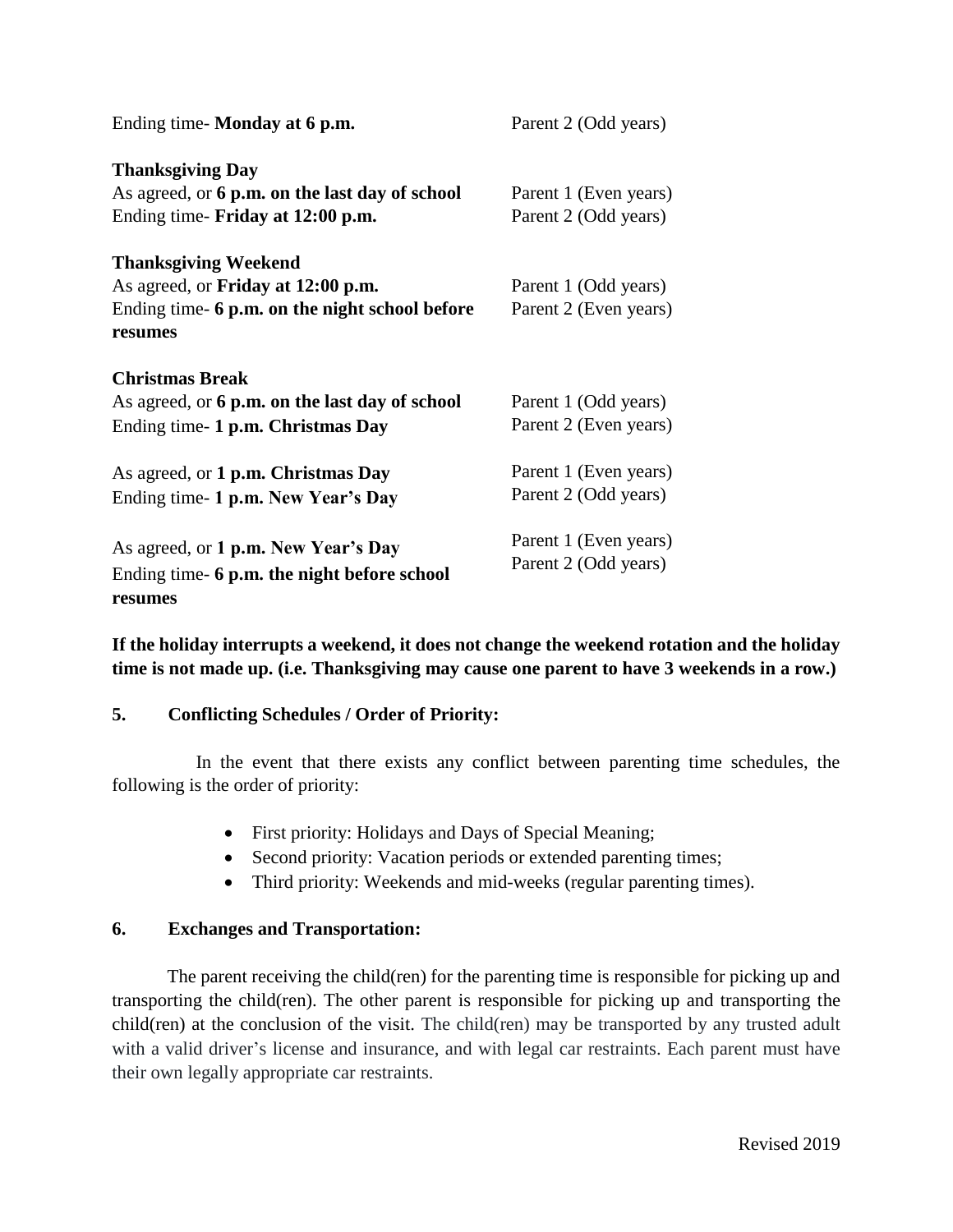Both parents shall transport and exchange all personal items and specialized equipment including, but not limited to, emotional security items (e.g favorite blanket, favorite toy, etc), specialized extracurricular equipment, uniforms, instruments, bicycles, etc. All prescribed medication shall be exchanged and given to the child(ren) as per the prescribing doctor's prescription.

If the nonresidential parent is late more than thirty minutes, he/she shall forfeit that parenting time unless the nonresidential parent notified the residential at least one hour prior thereto. However, if an unforeseen event/emergency prevents timely notification, then notification must be given as soon as possible. Parents should communicate to prevent the forfeiture of parenting time.

Parenting time does not mean picking up the child(ren) and then leaving them with someone else, except for short periods of time.

### **7. Illness:**

It is expected that the parents will follow the parenting time schedule despite any illness of the child(ren), unless both parents agree that this would not be advisable due to the child(ren)'s condition.

Both parents should use common sense as to a sick child(ren) and be sensitive to the child(ren)'s needs. In the event that a child(ren) is ill, medications and instructions for special care shall travel with the child(ren). Each parent should notify the other, as soon as reasonably possible, of any diagnosis, injury or treatment, as well as the name, address and phone number of all treatment facilities and medical professionals involved.

Any weekend parenting time that is missed due to the illness of a child(ren) shall be made up the following weekend or as the parents may mutually agree. Each parent shall promptly notify the other parent of a child(ren)'s illness prior to the exercise of parenting time. The Court does not expect parents to abuse the intent of this Rule and interfere with either parent's time with the child(ren).

# **8. Telephone, Computer, and/or Other Method of Electronic Communications:**

Each parent shall have reasonable communication with the child(ren) during the other parent's parenting time, not to exceed once a day between the hours of 9am and 8pm. If a parent attempts to reach the child(ren) via a phone call and the child(ren) is/are not available, the child(ren) should return the telephone call as soon as practical.

Each parent shall encourage free communication between the child(ren) and the other parent, and shall not do anything to impede or restrict reasonable communication by telephone,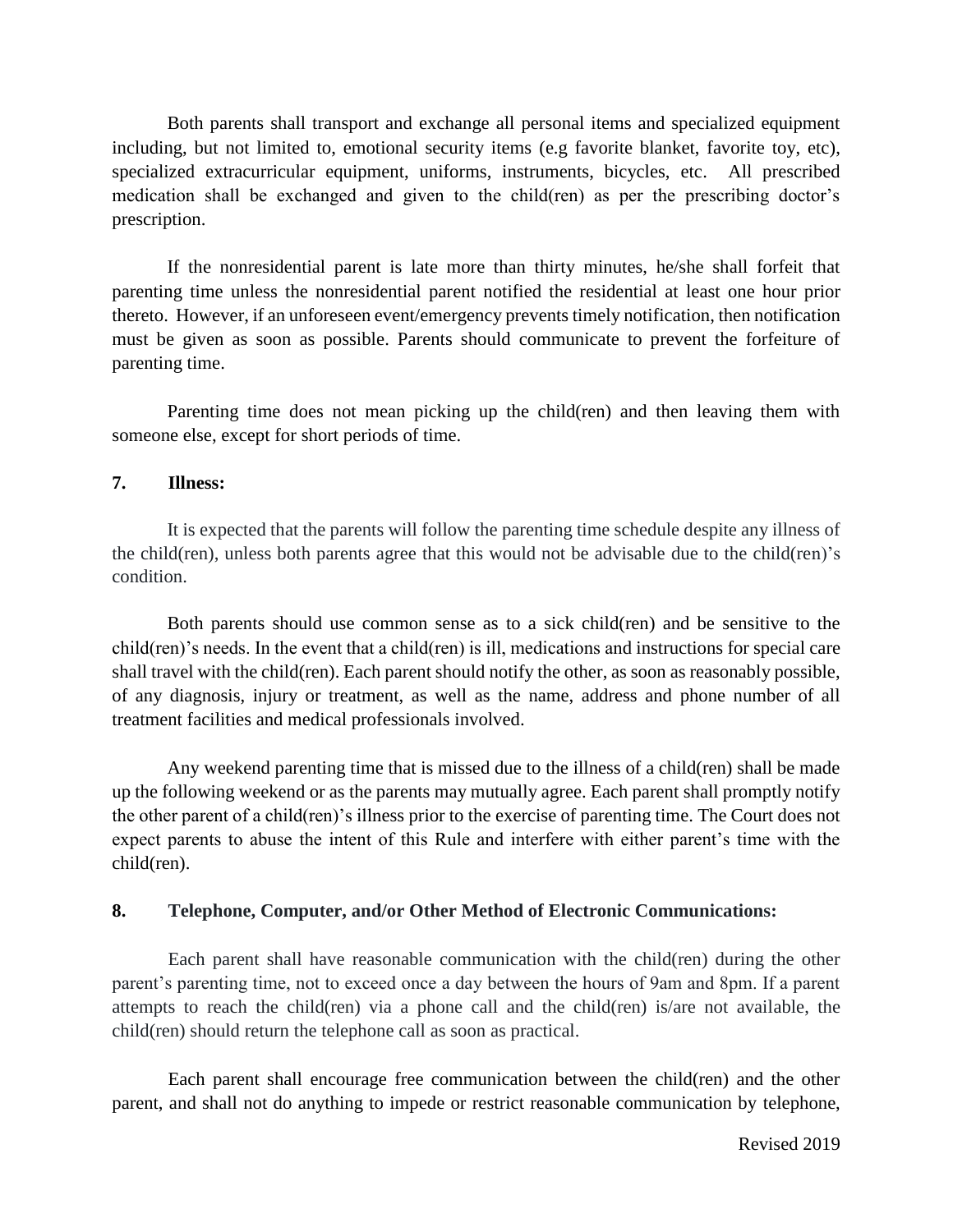mail, e-mail, or other electronic communication between the child(ren) and the other parent, whether initiated by the child(ren) or the other parent. Parents need to be aware that older children and teens text rather than having telephone conversations. Any mail or e-mail between the child(ren) and either parent shall be strictly confidential and shall not be opened or read by the other parent.

Each parent shall keep the other parent informed of a telephone number where the child(ren) can be reached.

# **9. Child(ren)'s Extracurricular Activities:**

A parent should not enroll the child(ren) in extracurricular activities that will unreasonably interfere with the other parent's parenting time. Both parents shall make best efforts to transport the child(ren) to all activities. Parents need to realize the significance of these activities in their child(ren)'s lives, and flexibility is encouraged. It is the responsibility of the parents to discuss the child(ren)'s extracurricular activities in advance, including times, dates and transportation needs, so that the child(ren) are not deprived of activities and maintaining friends. Each parent shall provide the other with copies of any written material (i.e. activity schedules, maps, instructions) that are distributed in connection with the child(ren)'s activities. The parent who has the child(ren) during the time of scheduled activities is responsible for transportation, attendance and other arrangements. Both parents are encouraged to attend all of their child(ren)'s activities.

# **10. School Issues and Information:**

Each parent must provide time for the child(ren) to study and complete homework assignments, papers or other school-assigned projects, even if the completion of this work interferes with the parent's plans with the child(ren).

Each parent shall be responsible to obtain their own copies of grade reports, disciplinary notices and/or communications, including information regarding school pictures. Each parent is responsible to set up his or her own online access to school records and information, if available. Both parents are encouraged to participate in parent-teacher conferences, school trips, school programs and other school events in which parents are invited to participate.

# **11. Relocation:**

The relocating party shall file a notice of intent to relocate with the Court in advance of the move pursuant to the following timeline:

- **a.** 30 day notice if the move shall be within Stark County
- **b.** 60 day notice if the move shall be in the State of Ohio, but out of Stark County
- **c.** 90 day notice if the move shall be out of the State of Ohio